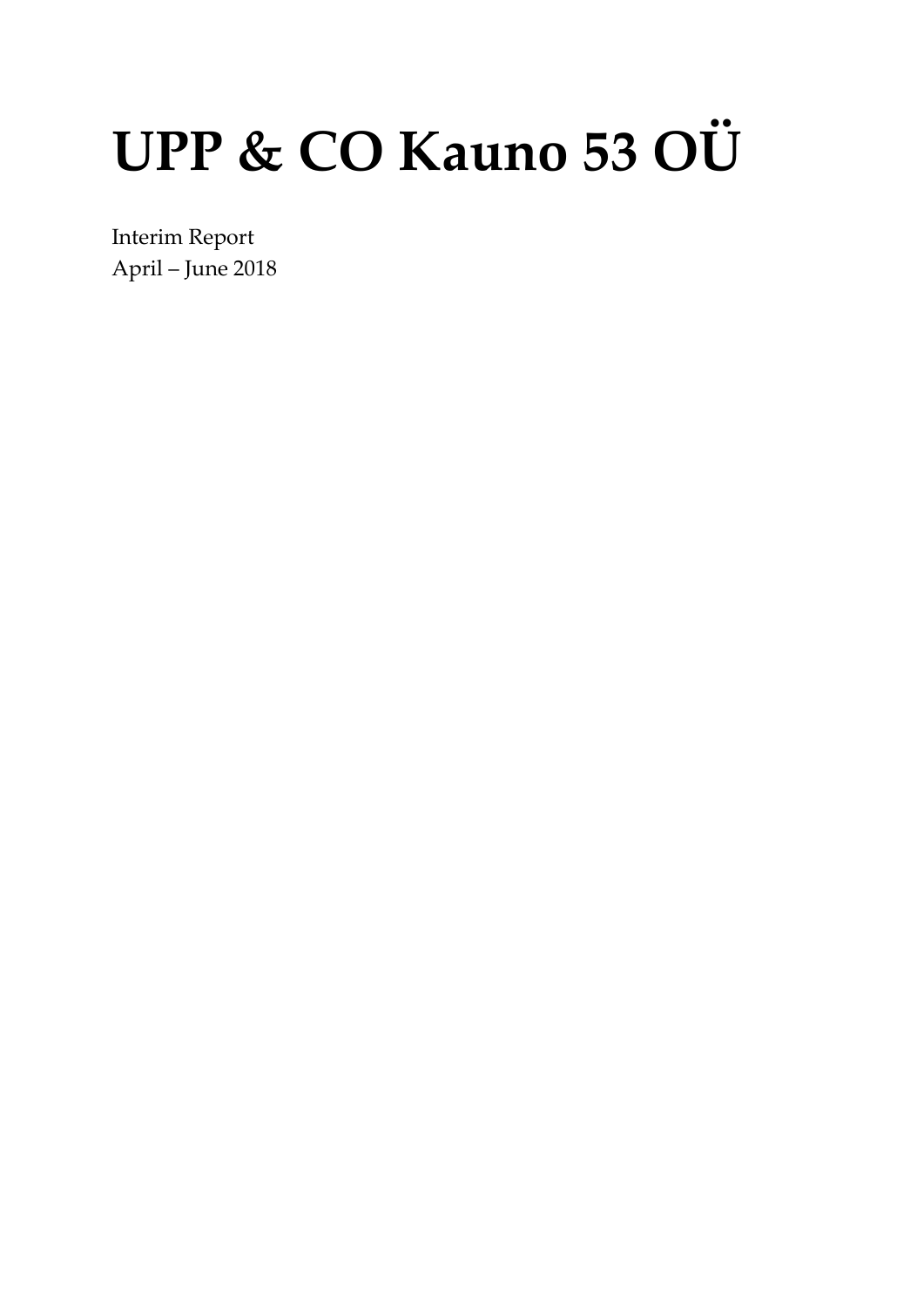## **Main Events of 2Q 2018**

#### **Maintenance works on UAB Rimi Lithuania new premises have been completed**

The premises where UAB CAT Cargo Logistics used to operate have been handed over for regular operations to Rimi from the first quarter of 2018. The premises needed some light maintenance works which were completed in February. Additionally to the works that were performed, a faulty ventilation was detected as the weather got hotter. The reason was a burnt through plug in a fuse box that was replaced by the end of June and from there on out no further problems have arisen.

#### **Regular technical maintenance of the premises**

During the second quarter the main focus have been on the out-doors issues which were discovered during the regular technical evaluation of the property. An additional expertise has been made for the bigger and technically more complex works of (i) asphalt repair next to the loading docks and in-doors; and (ii) concrete flooring on the sections that are most intensively used. Negotiations with multiple contractors have started. This process is expected to continue throughout the third quarter. Additionally a small scale roofing works were performed in order to avoid any potential leaks during the approaching autumn season.

#### **Vacancy, payment behaviour and indexation**

As of 30<sup>th</sup> of June 2018 there is no vacancy in the building and all rental and utilities payments are received in time from all tenants.

#### **Quarterly interest payment**

Interest for UPP & CO Kauno 53 OÜ bonds was paid on July 17<sup>th</sup>, 2018. Interest was paid to the investors who held the notes as of July  $10<sup>th</sup>$ , 2018.

#### **Trends in the warehouse space in Lithuania during the first half of 2018**

During the first half of 2018 the logistics market was continuously supported by lively industrial production growth and positive export dynamics. Currently eight new industrial/logistics properties are under construction in Vilnius, which will add around 65 000 sq. m. of new space, representing roughly 10% of the total gross leasable area in Vilnius. Despite the increased supply, market vacancy has remained on the 2% level. This would implicate that there is enough demand on the market to sink the additional warehouse space supply. We expect the rental rates to remain stable and any meaningful growth in near future would result from indexation of rent rates. In conclusion, the situation in Lithuanian warehouse space has been stable over the past years and this trend is expected to continue in the second half of 2018. *(Source: Ober-Haus Market Report Baltic states 2018)*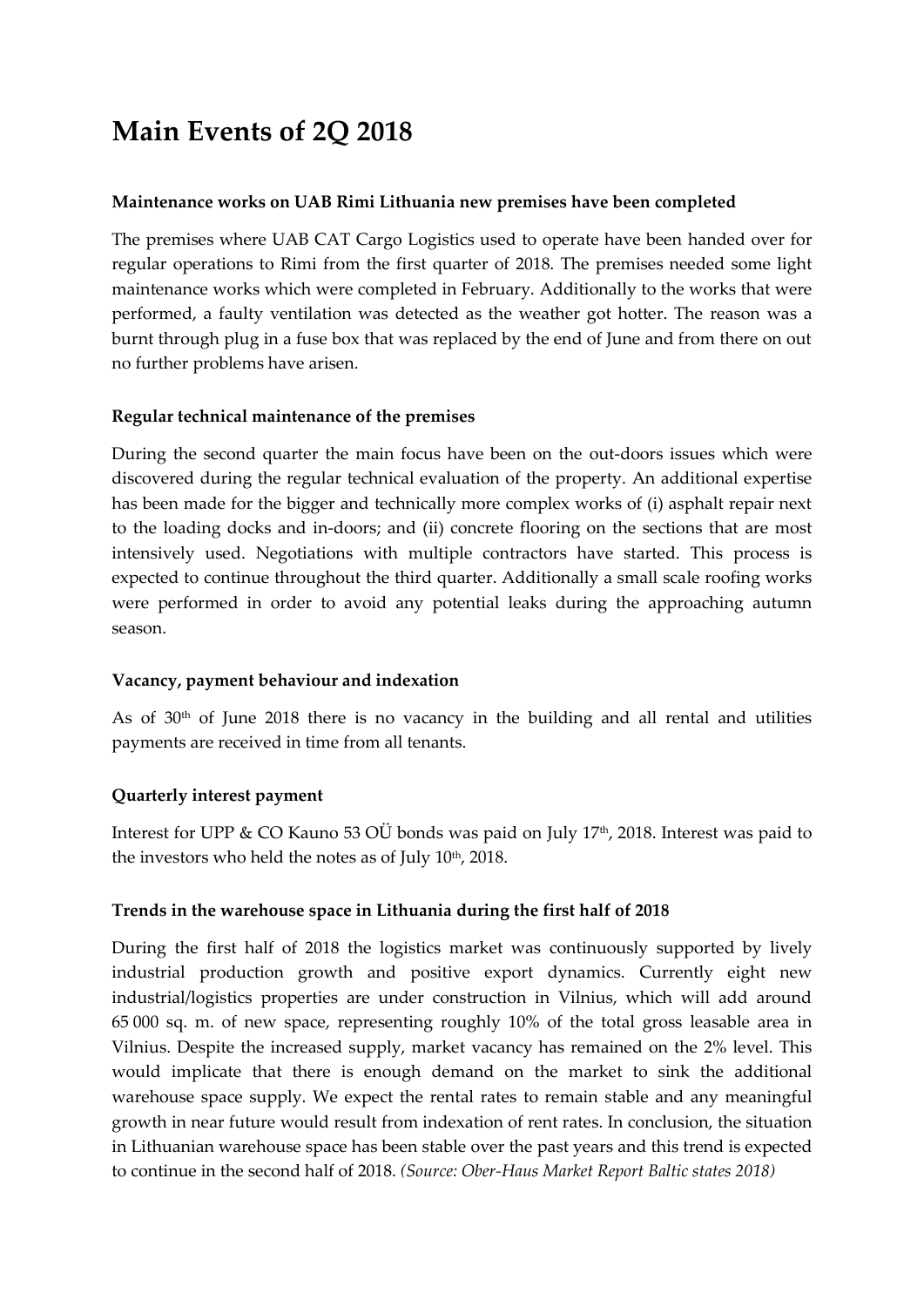## **Financial Performance (consolidated)**

#### 2Q 2018 – Net profit **EUR 118 055**

Net Sales and Net Profit

- Net Sales amounted to **EUR 309 129** in 2<sup>nd</sup> quarter
- Net Operating Income amounted to **EUR 305 155** in 2<sup>nd</sup> quarter

#### Expenses

- Operating expenses amounted to **EUR 9 135** in 2 nd quarter
- Interest expense on loans and bonds issued amounted to **EUR 144 966**

#### Interest-bearing liabilities

- **•** Bank loan repaid in 2<sup>nd</sup> quarter **EUR 115 000**, loan outstanding **EUR 8 663 335**
- Issued bonds outstanding **EUR 4 700 000**

#### **DSCR**

• Issuer consolidated **1.2**

### Statement of the Management Board

The financial and other additional information published in the Interim Report April – June 2018 is true and complete. Consolidated financial statements give a true and fair view of the actual financial position, results of operations and cash flows of the Company. According to the Terms and Conditions of the Note Issue, the Company confirms that during the interim report period there has been non-occurrence of an Extraordinary Early Redemption Event and according to Clause 3.4.12 of the Terms the Collateral is properly insured at all times.

Consolidated financial statements in the report for the period April – June 2018 are not audited.

Hallar Loogma Member of the Management Board Tallinn, 27.07.2018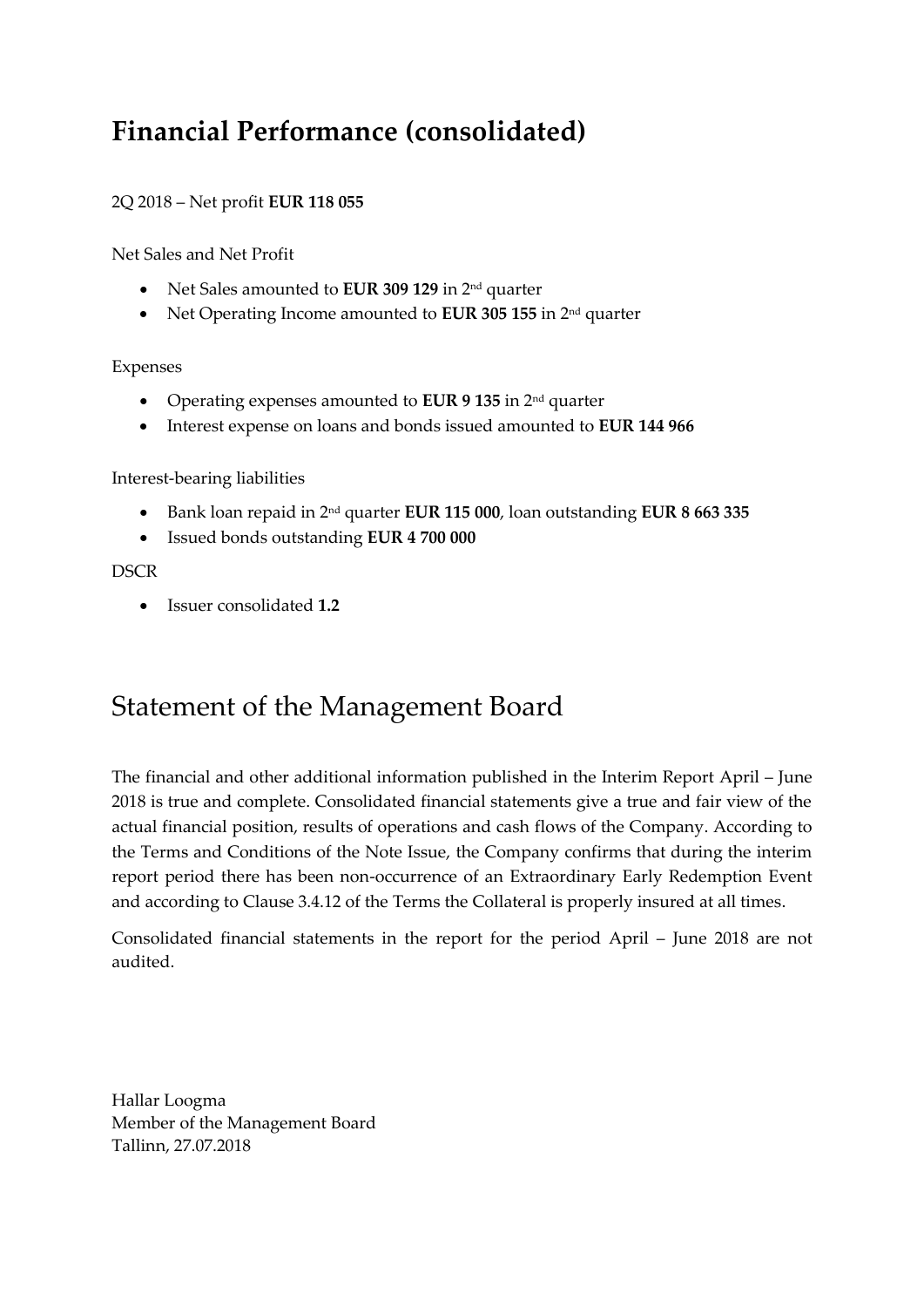## **Income Statement**

**(**the Company, "Promalita" UAB and consolidated)

| PROFIT/LOSS STATEMENT                    | <b>K53</b> | Promalita | Cons.     | <b>YTD</b>       | Cons.     |
|------------------------------------------|------------|-----------|-----------|------------------|-----------|
| in euros                                 |            | 100%      | 2Q2018    |                  | 1Q2018    |
|                                          |            |           |           |                  |           |
| Sales revenues                           | $\Omega$   | 309 129   | 309 129   | 618 475          | 309 346   |
| Other operating income                   | $\Omega$   | 2 9 21    | 2 9 2 1   | 2 9 21           | $\Omega$  |
| Total revenues from operating activities | $\bf{0}$   | 312 050   | 312 050   | 621 396          | 309 346   |
|                                          |            |           |           |                  |           |
| Cost of goods sold                       | $\Omega$   | $\Omega$  | $\Omega$  | $\left( \right)$ | $\Omega$  |
| Administrative expenses                  | $-1994$    | $-2795$   | $-4789$   | $-12944$         | $-8155$   |
| Personnel expenses                       | $\Omega$   | $-438$    | $-438$    | $-876$           | $-438$    |
| Depreciation of fixed assets             | 0          | $-3908$   | $-3908$   | $-8421$          | $-4513$   |
| Total operating expenses                 | $-1994$    | $-7141$   | $-9135$   | $-22221$         | $-13106$  |
|                                          |            |           |           |                  |           |
| Profit (loss) from operating activities  | $-1994$    | 304 909   | 302 915   | 599 155          | 296 240   |
|                                          |            |           |           |                  |           |
| Financial revenues (costs)               | 5 1 20     | -150 086  | $-144966$ | $-288635$        | $-143669$ |
|                                          |            |           |           |                  |           |
| Net profit (loss) before taxation        | 3 1 2 6    | 154 823   | 157 949   | 310 520          | 152 571   |
| Corporate income tax                     | $\Omega$   | $-39894$  | $-39894$  | $-79442$         | $-39548$  |
| Net profit (loss) for the period         | 3 1 2 6    | 114 929   | 118 055   | 231 078          | 113 023   |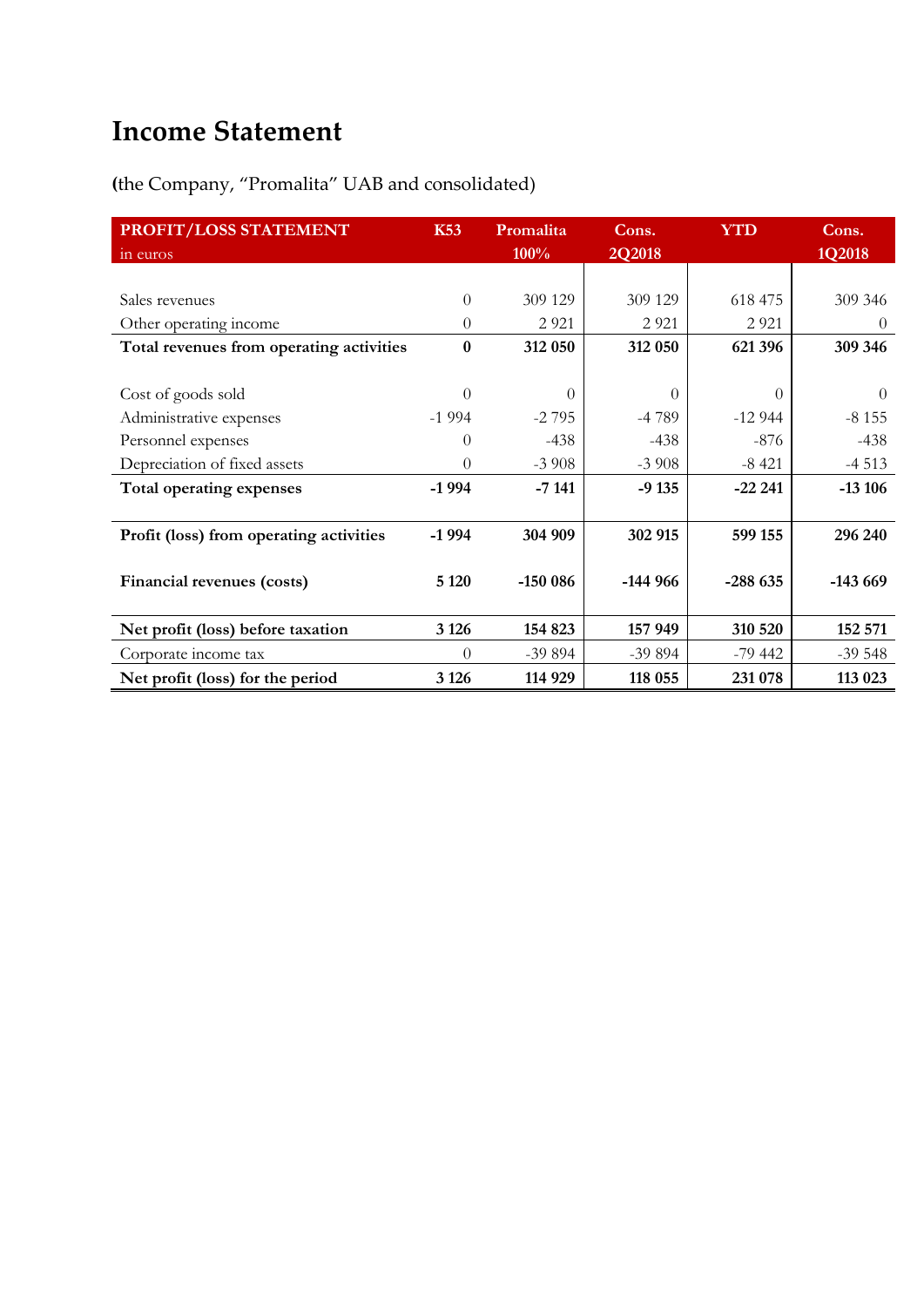## **Balance Sheets**

**(**the Company, "Promalita" UAB and consolidated)

| <b>BALANCE SHEET</b>                    | <b>K53</b>       | Promalita  | Cons.      | Cons.      |
|-----------------------------------------|------------------|------------|------------|------------|
| in euros                                |                  | 100%       | 30.06.2018 | 31.03.2018 |
| <b>ASSETS</b>                           |                  |            |            |            |
| <b>Current assets</b>                   |                  |            |            |            |
| Cash and bank                           | 38 809           | 61 939     | 100 748    | 68 495     |
| Accounts receivable and prepayments     | 700              | 14 097     | 14 7 9 7   | 10731      |
| Stock                                   | $\theta$         | $\theta$   | $\theta$   | $\theta$   |
| Total current assets                    | 39 509           | 76 036     | 115 545    | 79 226     |
| Non-current assets                      |                  |            |            |            |
| Long-term financial investments         | 3 200            | $\theta$   | $\theta$   | $\theta$   |
| Log-term loans                          | 5 488 700        | 0          | 0          | $\theta$   |
| Real Estate investments                 | $\theta$         | 15 350 000 | 15 350 000 | 15 350 000 |
| Fixed assets                            | $\theta$         | 29 888     | 29 888     | 33796      |
| Goodwill                                | $\theta$         | 1 280 818  | 1 280 818  | 1 280 818  |
| Total non-current assets                | 5 491 900        | 16 660 706 | 16 660 706 | 16 664 614 |
| <b>TOTAL ASSETS</b>                     | 5 531 409        | 16 736 742 | 16 776 251 | 16 743 840 |
|                                         |                  |            |            |            |
| <b>LIABILITIES AND EQUITY</b>           |                  |            |            |            |
| <b>Current liabilities</b>              |                  |            |            |            |
| Short-term loans                        | $\theta$         | 230 000    | 230 000    | 345 000    |
| Accounts payables and other settlements | 77 288           | 38 5 24    | 115 812    | 118 950    |
| <b>Total current liabilties</b>         | 77 288           | 268 524    | 345 812    | 463 950    |
| Non-current liabilities                 |                  |            |            |            |
| Long-term bank loan                     | 0                | 8 433 333  | 8 433 333  | 8 433 333  |
| Long-term bonds                         | 4 700 000        | 0          | 4 700 000  | 4 700 000  |
| Long-term shareholder's loan            | 736 350          | 5 488 700  | 736 350    | 743 750    |
| Long-term provisions                    | $\boldsymbol{0}$ | 2 091 191  | 2 091 191  | 2 051 297  |
| Total non-current liabilities           | 5 436 350        | 16 013 224 | 15 960 874 | 15 928 380 |
| <b>TOTAL LIABILITIES</b>                | 5 513 638        | 16 281 748 | 16 306 686 | 16 392 330 |
|                                         |                  |            |            |            |
| <b>EQUITY</b>                           |                  |            |            |            |
| Share capital                           | 2 500            | 2 500      | 2 500      | 2 500      |
| Retained earning                        | 15 271           | 452 494    | 467 065    | 349 010    |
| Retained earning from previous periods  | 9 5 27           | 224 660    | 235 987    | 235 987    |
| Retained earnings from current period   | 5 7 4 4          | 227 834    | 231 078    | 113 023    |
| <b>TOTAL EQUITY</b>                     | 17 771           | 454 994    | 469 565    | 351 510    |
| <b>TOTAL LIABILITIES AND EQUITY</b>     | 5 531 409        | 16 736 742 | 16 776 251 | 16 743 840 |